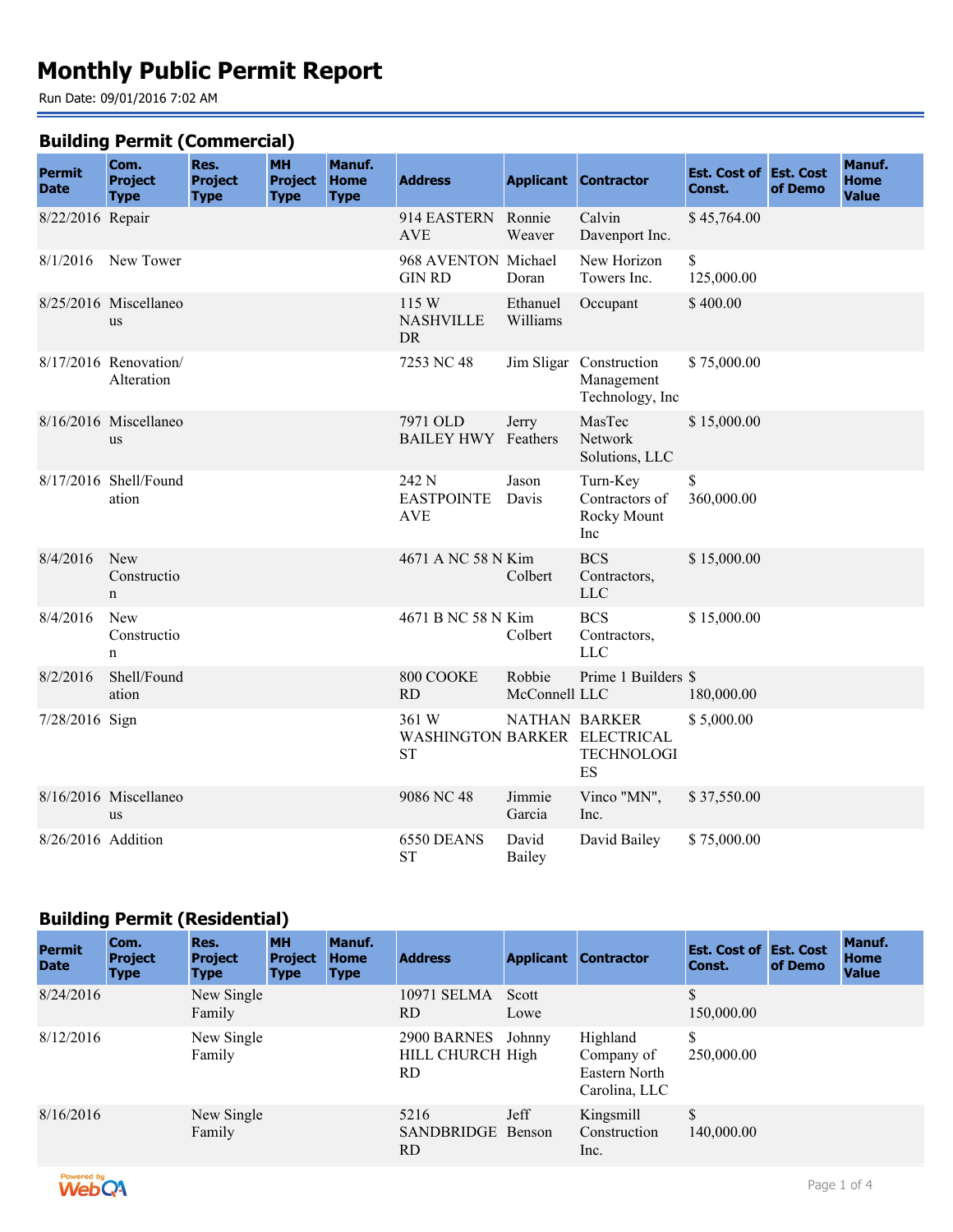## **Building Permit (Residential)**

| <b>Permit</b><br><b>Date</b> | Com.<br><b>Project</b><br><b>Type</b> | Res.<br><b>Project</b><br><b>Type</b> | <b>MH</b><br><b>Project</b><br><b>Type</b> | Manuf.<br><b>Home</b><br><b>Type</b> | <b>Address</b>                               |                           | <b>Applicant Contractor</b>                    | <b>Est. Cost of Est. Cost</b><br>Const. | of Demo | Manuf.<br><b>Home</b><br><b>Value</b> |
|------------------------------|---------------------------------------|---------------------------------------|--------------------------------------------|--------------------------------------|----------------------------------------------|---------------------------|------------------------------------------------|-----------------------------------------|---------|---------------------------------------|
| 8/10/2016                    |                                       | Miscellane<br>ous                     |                                            |                                      | 8501 W<br><b>MOUNT DR</b>                    | Pam<br>Mullen             | Mullen &<br>Company, Inc.                      | \$40,000.00                             |         |                                       |
| 8/23/2016                    |                                       | Detached<br>Accessory                 |                                            |                                      |                                              | Y<br><b>BATTLE</b>        | 312 SCOTT CT KIMBERL Property Owner \$5,500.00 |                                         |         |                                       |
| 8/17/2016                    |                                       | New Single<br>Family                  |                                            |                                      | 10471<br><b>LANCASTER</b><br><b>STORE RD</b> | <b>EDWARD</b><br>S.       | KEITH R Property Owner \$19,000.00             |                                         |         |                                       |
| 8/22/2016                    |                                       | Renovation<br>/Alteration             |                                            |                                      | 1570 SARAH<br><b>RUPPERT RD</b>              | <b>COSTA</b>              | MILES M Property Owner \$3,000.00              |                                         |         |                                       |
| 8/31/2016                    |                                       | Detached<br>Accessory                 |                                            |                                      | 2802 MEDINA<br><b>RD</b>                     | Rene<br>Benitez           | Property Owner \$800.00                        |                                         |         |                                       |
| 8/31/2016                    |                                       | Addition<br>(covered)                 |                                            |                                      | 3695 S OLD<br><b>CARRIAGE RD Baker</b>       | <b>Bruce</b>              | Property Owner \$3,000.00                      |                                         |         |                                       |
| 8/3/2016                     |                                       | Addition<br>(covered)                 |                                            |                                      | 1129<br><b>MOSSWOOD</b><br>DR                | Omar<br>Salazar<br>Jaimes | Property Owner \$10,000.00                     |                                         |         |                                       |
| 8/5/2016                     |                                       | Renovation<br>/Alteration             |                                            |                                      | 6055 WINTERS Leonel<br><b>RD</b>             | Ramirez<br>Cruz           | Property Owner \$ 6,000.00                     |                                         |         |                                       |
| 8/8/2016                     |                                       | Detached<br>Accessory                 |                                            |                                      | 3404<br><b>CORNELL DR</b>                    | Elie<br>Whitaker          | Property Owner \$15,000.00                     |                                         |         |                                       |
| 5/25/2016                    |                                       | Addition<br>(covered)                 |                                            |                                      | 11936 W NC 97 Mark                           | Cariveau                  | Property Owner \$20,000.00                     |                                         |         |                                       |
| 8/11/2016                    |                                       | New Single<br>Family                  |                                            |                                      | 10225<br><b>LANCASTER</b><br><b>STORE RD</b> | Kimberly<br>Cheek         | Property Owner \$12,000.00                     |                                         |         |                                       |
| 8/11/2016                    |                                       | Addition<br>(covered)                 |                                            |                                      | 3371 GROVE<br>LN                             | <b>Bobby</b><br>Connie    | Property Owner \$15,000.00                     |                                         |         |                                       |
| 8/15/2016                    |                                       | Miscellane<br>ous                     |                                            |                                      | 2271 BARNES<br><b>CT</b>                     | Ashley<br><b>Bass</b>     | Property Owner \$1,500.00                      |                                         |         |                                       |
| 8/16/2016                    |                                       | Detached<br>Accessory                 |                                            |                                      | 7148<br>WHEATFIELD Taylor<br><b>RD</b>       | Andrew                    | Property Owner \$12,800.00                     |                                         |         |                                       |
| 8/8/2016                     |                                       | New Single<br>Family                  |                                            |                                      | 2195 LIVING<br><b>STONE DR</b>               | Joe<br>Anthony            | Four Seasons<br>Contractors,<br><b>LLC</b>     | \$<br>180,000.00                        |         |                                       |
| 8/24/2016                    |                                       | New Single<br>Family                  |                                            |                                      | 2500<br><b>BAYVIEW DR</b> Anthony            | Joe                       | Four Seasons<br>Contractors,<br><b>LLC</b>     | $\mathbb S$<br>160,000.00               |         |                                       |
| 7/26/2016                    |                                       | New Single<br>Family                  |                                            |                                      | 2097 JAMES<br><b>RD</b>                      | Ben Hager Hager           | Construction &<br>Remodeling, inc              | \$<br>205,000.00                        |         |                                       |
| 8/12/2016                    |                                       | New Single<br>Family                  |                                            |                                      | 4269<br>RICHARDSON Holland<br><b>RD</b>      | Dean                      | Dean A. Holland \$<br>Builders, Inc.           | 151,000.00                              |         |                                       |
| 8/29/2016                    |                                       | New Single<br>Family                  |                                            |                                      | 3887<br><b>WINBOURNE</b><br>RD               | Dean<br>Holland           | Dean A. Holland \$<br>Builders, Inc.           | 215,000.00                              |         |                                       |

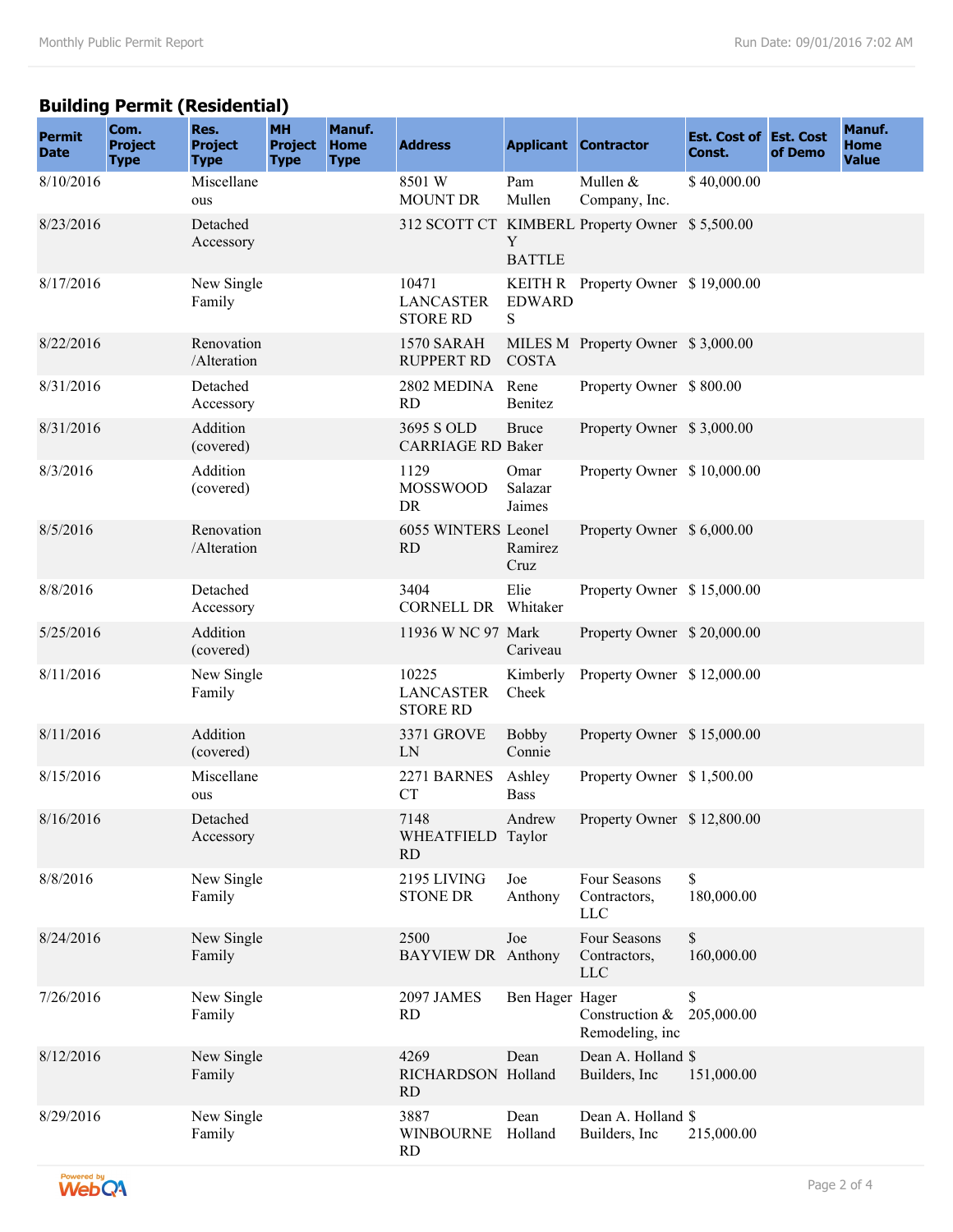## **Building Permit (Residential)**

| <b>Permit</b><br><b>Date</b> | Com.<br><b>Project</b><br><b>Type</b> | Res.<br><b>Project</b><br><b>Type</b> | <b>MH</b><br><b>Project</b><br><b>Type</b> | Manuf.<br><b>Home</b><br><b>Type</b> | <b>Address</b>                                 |                                              | <b>Applicant Contractor</b>                                    | <b>Est. Cost of Est. Cost</b><br>Const. | of Demo | Manuf.<br><b>Home</b><br><b>Value</b> |
|------------------------------|---------------------------------------|---------------------------------------|--------------------------------------------|--------------------------------------|------------------------------------------------|----------------------------------------------|----------------------------------------------------------------|-----------------------------------------|---------|---------------------------------------|
| 8/17/2016                    |                                       | New Single<br>Family                  |                                            |                                      | 3476 E LAKE<br><b>RD</b>                       | <b>DAVID</b><br><b>WILLIAM Partners</b><br>S | Williams Pointe \$                                             | 110,000.00                              |         |                                       |
| 7/28/2016                    |                                       | New Single<br>Family                  |                                            |                                      | 3550 E LAKE<br><b>RD</b>                       | <b>DAVID</b><br><b>WILLIAM Partners</b><br>S | Williams Pointe \$                                             | 110,000.00                              |         |                                       |
| 8/25/2016                    |                                       | Miscellane<br>ous                     |                                            |                                      | 7184 OLD<br>WHITE OAK<br><b>RD</b>             | Sharon<br>Greer                              | B & M Roofing<br>Contractors                                   | \$21,161.00                             |         |                                       |
| 8/30/2016                    |                                       | Detached<br>Accessory                 |                                            |                                      | 4746 ASHLEY<br>DR                              | Ruth<br>Parker                               | Occupant                                                       | \$10,000.00                             |         |                                       |
| 8/9/2016                     |                                       | Renovation<br>/Alteration             |                                            |                                      | 6603<br><b>COLLEEN RD</b>                      | Michael<br>Langley                           | Michael Terry<br>Langley                                       | \$15,000.00                             |         |                                       |
| 8/16/2016                    |                                       | New Single<br>Family                  |                                            |                                      | 3431 TIMBER<br><b>CREEK DR</b>                 | Stephen<br>Gilley                            | Cogent<br>Integrated<br>Solutions, LLC                         | \$<br>495,000.00                        |         |                                       |
| 8/17/2016                    |                                       | Detached<br>Accessory                 |                                            |                                      | 3431 TIMBER<br><b>CREEK DR</b>                 | Stephen<br>Gilley                            | Cogent<br>Integrated<br>Solutions, LLC                         | \$48,000.00                             |         |                                       |
| 8/3/2016                     |                                       | Addition<br>(covered)                 |                                            |                                      | 112 GOLFERS<br>LN                              | Roger<br>Luper                               | Cornerstone<br>Construction                                    | \$18,412.00                             |         |                                       |
| 8/8/2016                     |                                       | Detached<br>Accessory                 |                                            |                                      | 848 MARE CT                                    | Ben<br><b>Braddock</b>                       | Rock Creek<br>Home Builders<br><b>LLC</b>                      | \$28,900.00                             |         |                                       |
| 7/26/2016                    |                                       | New Single<br>Family                  |                                            |                                      | 10369<br><b>CHESTNUT</b><br><b>RIDGE RD</b>    |                                              | Ted Daniel Ted S. Daniel                                       | \$70,000.00                             |         |                                       |
| 8/8/2016                     |                                       | Addition<br>(covered)                 |                                            |                                      | 11947<br><b>STRAIGHT</b><br><b>GATE RD</b>     | Jasper<br>Gray                               | Jasper F Gray                                                  | \$3,000.00                              |         |                                       |
| 8/17/2016                    |                                       | Detached<br>Accessory                 |                                            |                                      | 2516 BEND OF Lee Gay<br>THE RIVER<br><b>RD</b> |                                              | Lee Gay<br>Builder, Inc                                        | \$43,000.00                             |         |                                       |
| 8/22/2016                    |                                       | Addition<br>(covered)                 |                                            |                                      | 6617 OLD<br><b>BAILEY HWY</b>                  | Donald<br>Poland                             | Poland Builders \$20,000.00                                    |                                         |         |                                       |
| 8/16/2016                    |                                       | Repair                                |                                            |                                      | 10550<br><b>HORSESHOE</b><br>LN                | Charles<br>Lewis                             | FS, LLC dba<br>Ram Jack                                        | \$5,925.00                              |         |                                       |
| 8/16/2016                    |                                       | Repair                                |                                            |                                      | 7993<br><b>LANCASTER</b><br><b>STORE RD</b>    | Charles<br>Lewis                             | FS, LLC dba<br>Ram Jack                                        | \$2,975.00                              |         |                                       |
| 8/16/2016                    |                                       | Detached<br>Accessory                 |                                            |                                      | 5293 TAYLORS Tim<br><b>GIN RD</b>              | Whichard                                     | Tim Whichard                                                   | \$25,000.00                             |         |                                       |
| 8/10/2016                    |                                       | New Single<br>Family                  |                                            |                                      | 10817<br><b>MCKENZIE</b><br><b>RD</b>          | Dewey<br>Lashley                             | Crestview<br>Design & Build 187,000.00<br><b>LLC</b>           | \$                                      |         |                                       |
| 8/24/2016                    |                                       | Miscellane<br>ous                     |                                            |                                      | 5967N<br><b>HALIFAX RD</b>                     |                                              | Bryan Law ResComm Solar \$45,214.00<br>dba Power<br>Home Solar |                                         |         |                                       |